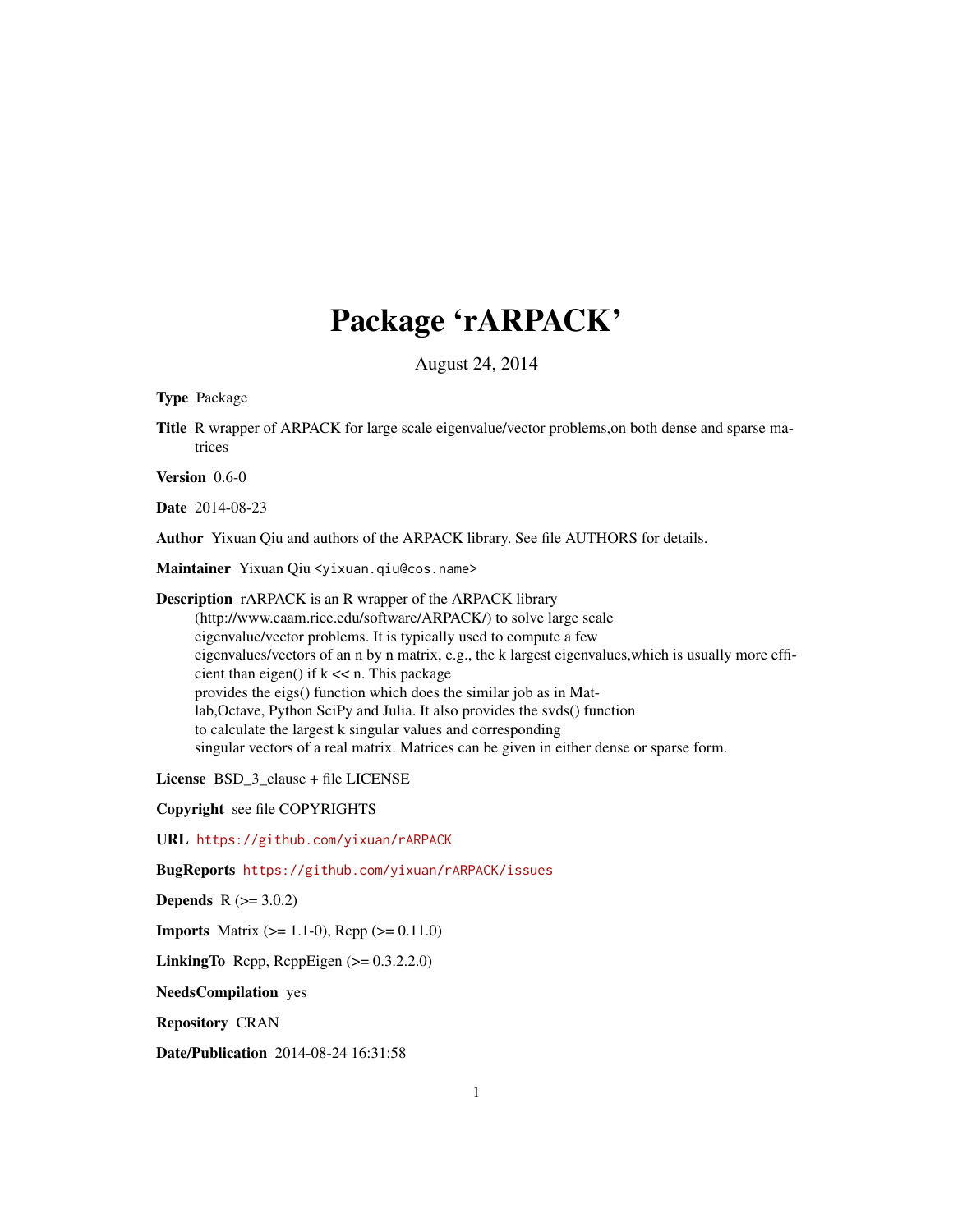# <span id="page-1-0"></span>R topics documented:

#### **Index** [7](#page-6-0)

<span id="page-1-1"></span>eigs *Find a Specified Number of Eigenvalues/vectors for Square Matrix*

#### Description

Given an n by n matrix A, function eigs() can calculate a limited number of eigenvalues and eigenvectors of A. Users can specify the selection criteria by argument which, e.g., choosing the k largest or smallest eigenvalues and the corresponding eigenvectors.

Currently eigs() supports matrices of class "matrix" (the most commonly used matrix type), "dge-Matrix" (general matrix, equivalent to "matrix"), "dgCMatrix" (sparse matrix), "dgRMatrix" (sparse matrix, row oriented) and "dsyMatrix" (symmetric matrix). All classes above except "matrix" are defined in the Matrix package.

eigs\_sym() assumes the matrix is symmetric, and only the lower triangle (or upper triangle, which is controlled by the argument lower) is used for computation, which in some cases reduces the workload. Notice that eigs\_sym() only applies to "ordinary" matrix, i.e., of class "matrix". If you want to calculate eigen values/vectors of matrix of "dsyMatrix" class, use eigs() instead.

#### Usage

```
eigs(A, k, which = "LM", sigma = NULL, opts = list(), ...)
## S3 method for class 'matrix'
eigs(A, k, which = "LM", sigma = NULL, opts = list(),
  ...)
## S3 method for class 'dgeMatrix'
eigs(A, k, which = "LM", sigma = NULL, opts = list(),
  ...)
## S3 method for class 'dgCMatrix'
eigs(A, k, which = "LM", sigma = NULL, opts = list(),
  ...)
## S3 method for class 'dgRMatrix'
eigs(A, k, which = "LM", sigma = NULL, opts = list(),
  ...)
## S3 method for class 'dsyMatrix'
eigs(A, k, which = "LM", sigma = NULL, opts = list(),
  ...)
```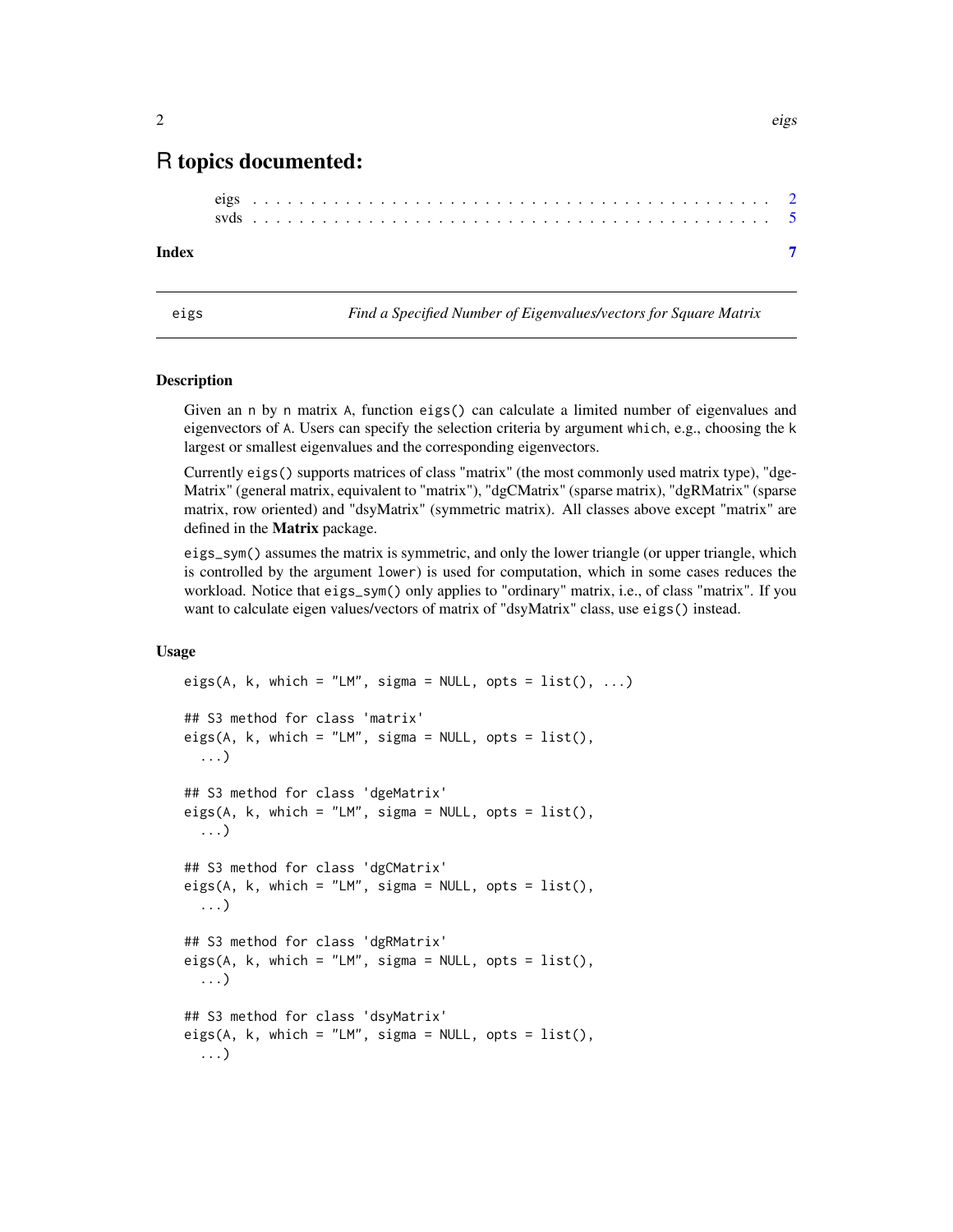eigs\_sym(A, k, which = "LM", sigma = NULL, opts =  $list()$ ,  $\ldots$ , lower = TRUE)

#### Arguments

| A        | The matrix whose eigen values/vectors are to be computed.                    |
|----------|------------------------------------------------------------------------------|
| k        | Number of eigenvalues requested.                                             |
| which    | Selection criteria. See 'Details' below.                                     |
| sigma    | Shift parameter. See 'Details' below.                                        |
| opts     | Control parameters related to the computing algorithm. See 'Details' below.  |
| $\cdots$ | Currently not used.                                                          |
| lower    | For symmetric matrices, should the lower triangle or upper triangle be used. |

#### Details

The which argument is a character string that specifies the type of eigenvalues to be computed. Possible values are:

- "LM" The k eigenvalues with largest magnitude. Here the magnitude means the euclidean norm of complex numbers.
- "SM" The k eigenvalues with smallest magnitude. Here the magnitude means the euclidean norm of complex numbers.
- "LR" The k eigenvalues with largest real part.
- "SR" The k eigenvalues with smallest real part.
- "LI" The k eigenvalues with largest imaginary part.
- "SI" The k eigenvalues with smallest imaginary part.
- "LA" The k largest (algebraic) eigenvalues, considering any negative sign.
- "SA" The k smallest (algebraic) eigenvalues, considering any negative sign.
- "BE" Compute k eigenvalues, half from each end of the spectrum. When k is odd, compute more from the high and then from the low end.

eigs() with matrix type "matrix", "dgeMatrix", "dgCMatrix" and "dgRMatrix" can use "LM", "SM", "LR", "SR", "LI" and "SI".

eigs\_sym() and eigs() with matrix type "dsyMatrix" can use "LM", "SM", "LA", "SA" and "BE".

The sigma argument is used in the shift-and-invert mode. When sigma is not NULL, the selection criteria specified by argument which will apply to  $1/(\lambda - \sigma)$  where  $\lambda$  are the eigenvalues of A. For example, if A is positive definite and  $\sigma = 0$ , then which = "LM" will select the largest values of  $1/\lambda$ , which turns out to select the smallest eigenvalues of A. This method is preferable to which = "SM" in that ARPACK is good at finding large eigenvalues rather than finding small ones. More explanation of the shift-and-invert mode can be found in the SciPy document, [http:](http://docs.scipy.org/doc/scipy/reference/tutorial/arpack.html) [//docs.scipy.org/doc/scipy/reference/tutorial/arpack.html](http://docs.scipy.org/doc/scipy/reference/tutorial/arpack.html).

The opts argument is a list that can supply any of the following parameters: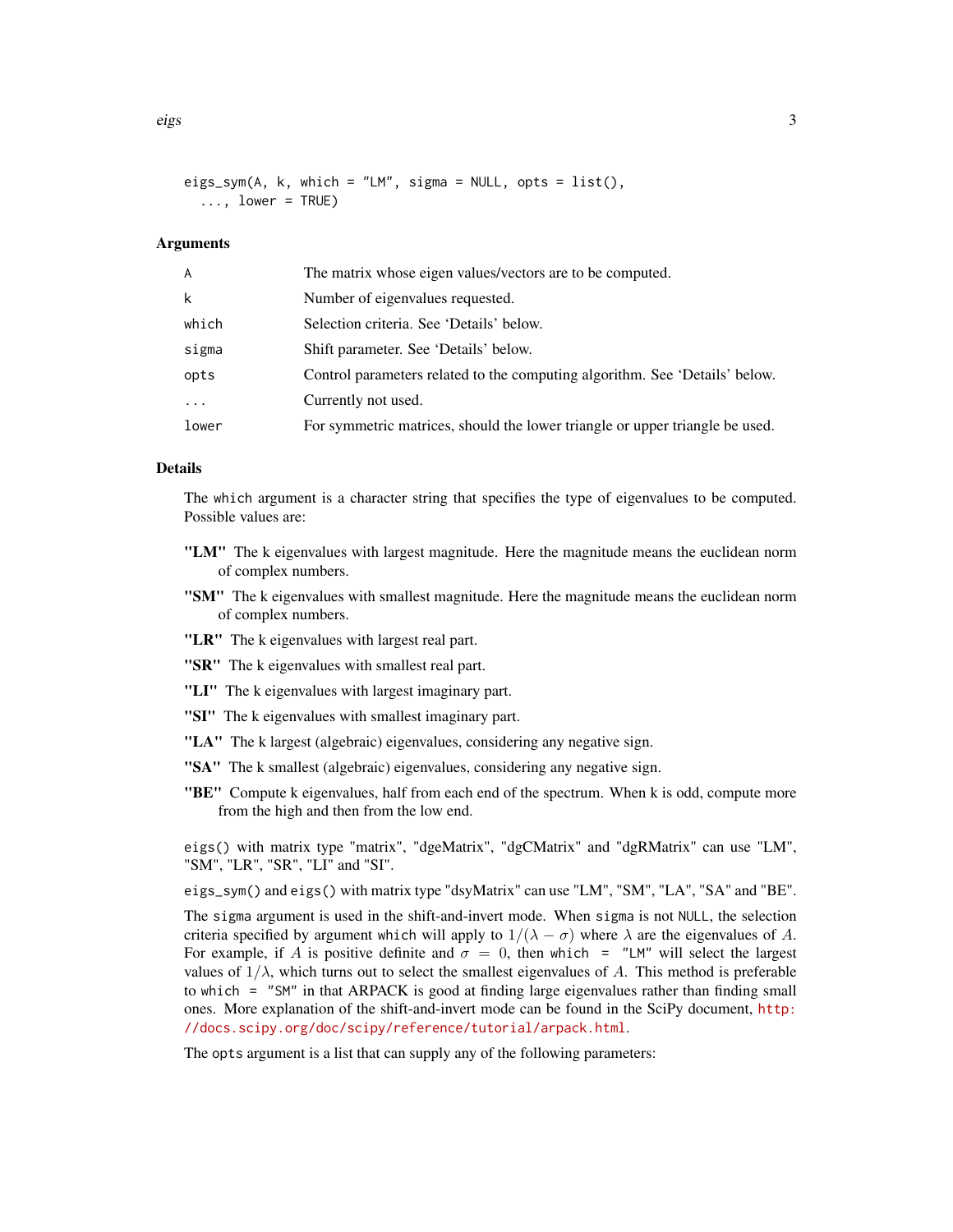- <span id="page-3-0"></span>ncv Number of Lanzcos basis vectors to use. More vectors will result in faster convergence, but with greater memory use. For general matrix, ncv must satisfy  $k + 2 \leq ncv \leq n$ , and for symmetric matrix, the constraint is  $k < ncv \le n$ . Default is min(n, max(2\*k+1, 20)).
- tol Precision parameter. Default is 1e-10.
- maxitr Maximum number of iterations. Default is 1000.
- retvec Whether to compute eigenvectors. If FALSE, only calculate and return eigenvalues.

# Value

A list of converged eigenvalues and eigenvectors.

| values  | Computed eigenvalues.                                                 |
|---------|-----------------------------------------------------------------------|
| vectors | Computed eigenvectors. vectors $[ , j]$ corresponds to values $[j]$ . |
| nconv   | Number of converged eigenvalues.                                      |
| niter   | Number of iterations in the computation.                              |
|         |                                                                       |

# Author(s)

Yixuan Qiu <<http://statr.me>>

## See Also

[eigen\(](#page-0-0)), [svd\(](#page-0-0)), [svds\(](#page-4-1))

# **Examples**

```
n = 20;k = 5;## Will have complex eigenvalues
set.seed(111);
A1 = matrix(rnorm(n^2), n);eigs(A1, k);
## Only have real eigenvalues,
## since A2 is symmetric
A2 = crossprod(A1);
eigs(A2, k);
eigs_sym(A2, k);
## Find the smallest (in absolute value) k eigenvalues of A2
eigs_sym(A2, k, which = "SM")
## Another way to do this: use the sigma argument
eigs_sym(A2, k, sigma = 0)
## The results should be the same,
## but the latter method is far more stable on large matrices
```
### more examples in examples/eigs.R ###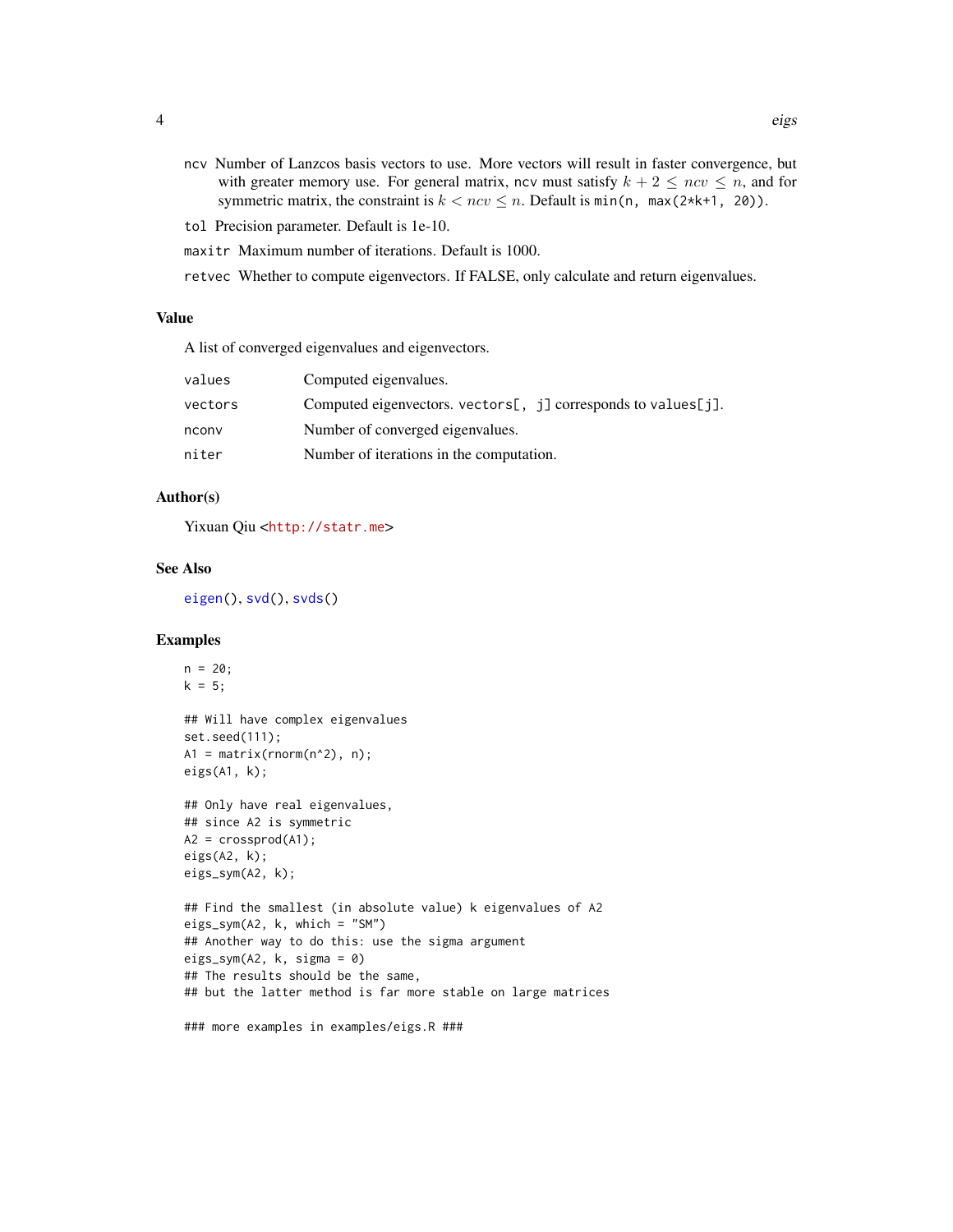# Description

Given an m by n matrix A, function svds() can find its largest k singular values and the corresponding singular vectors. It's also called the truncated singular value decomposition since it only contains a subset of the whole singular triplets.

Currently svds() supports matrices of class "matrix", "dgeMatrix", "dgCMatrix", "dgRMatrix" and "dsyMatrix". All classes above except "matrix" are defined in the **Matrix** package, representing general matrix, sparse matrix (column oriented), sparse matrix (row oriented) and symmetric matrix respectively. Note that when A is symmetric, SVD reduces to eigen decomposition, so you may consider using [eigs\(](#page-1-1)) instead.

#### Usage

 $s\nu ds(A, k, nu = k, nv = k, opts = list(), ...)$ ## S3 method for class 'matrix'  $s\nu ds(A, k, nu = k, nv = k, opts = list(), ...)$ ## S3 method for class 'dgeMatrix' svds(A, k, nu = k, nv = k, opts =  $list()$ , ...) ## S3 method for class 'dgCMatrix' svds(A, k, nu = k, nv = k, opts =  $list()$ , ...) ## S3 method for class 'dgRMatrix' svds(A, k, nu = k, nv = k, opts =  $list()$ , ...) ## S3 method for class 'dsyMatrix'  $s\nu ds(A, k, nu = k, nv = k, opts = list(), ...)$ 

#### Arguments

| A         | The matrix whose SVD is to be computed.                                           |
|-----------|-----------------------------------------------------------------------------------|
| k         | Number of singular values requested.                                              |
| nu        | Number of left singular vectors to be computed. This must be between 0 and k.     |
| nv        | Number of right singular vectors to be computed. This must be between 0 and<br>k. |
| opts      | Control parameters related to the computing algorithm. See Details below.         |
| $\ddotsc$ | Currently not used.                                                               |
|           |                                                                                   |

<span id="page-4-1"></span><span id="page-4-0"></span>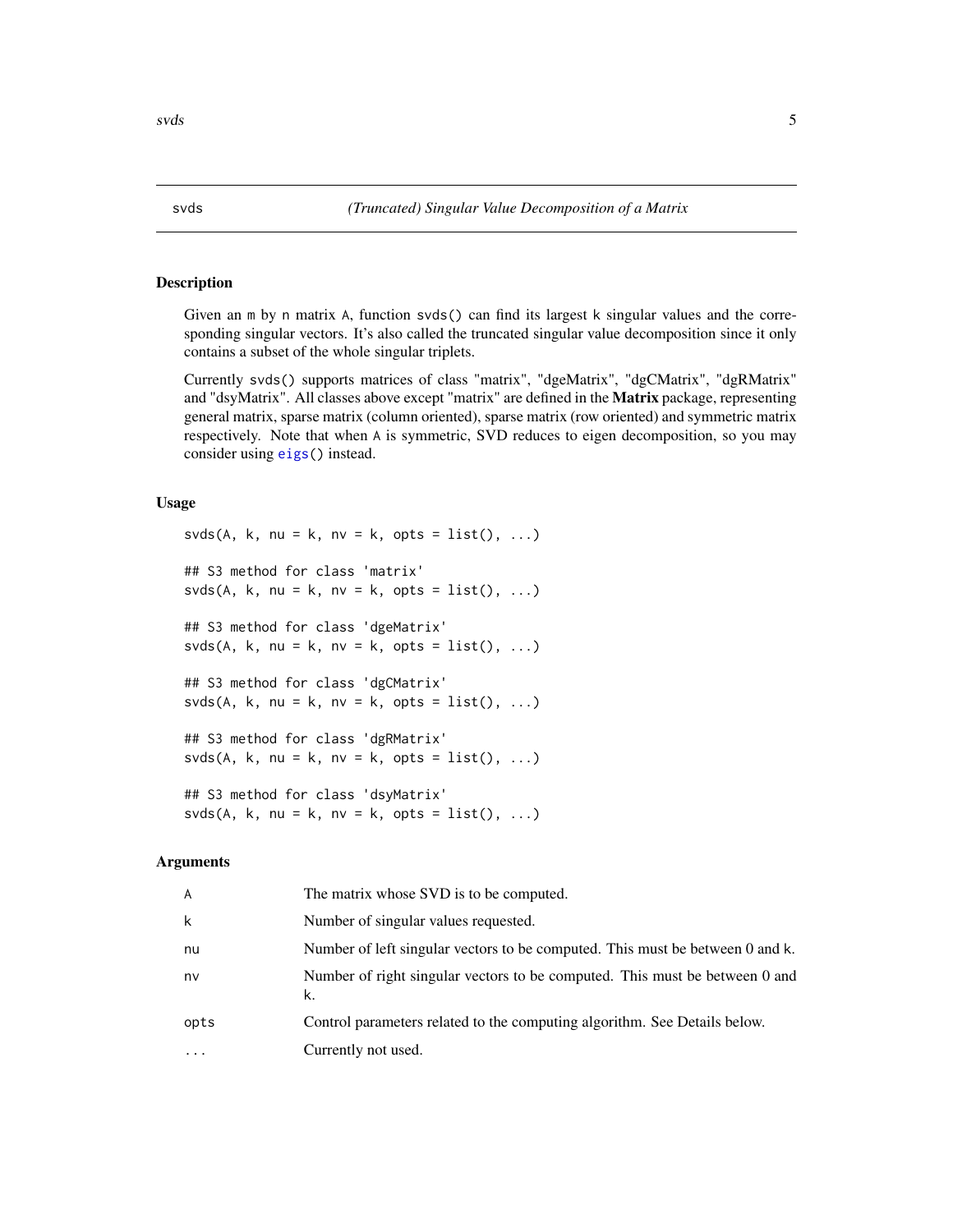## <span id="page-5-0"></span>Details

The opts argument is a list that can supply any of the following parameters:

- ncv Number of Lanzcos basis vectors to use. More vectors will result in faster convergence, but with greater memory use. ncv must be satisfy  $k < ncv \leq p$  where  $p = min(m, n)$ . Default is min(p, max(2\*k+1, 20)).
- tol Precision parameter. Default is 1e-10.
- maxitr Maximum number of iterations. Default is 1000.

#### Value

A list with the following components:

| d<br>A vector of the computed singular values.                                                                    |  |
|-------------------------------------------------------------------------------------------------------------------|--|
| An m by nu matrix whose columns contain the left singular vectors. If nu $== 0$ ,<br>u<br>NULL will be returned.  |  |
| An n by nv matrix whose columns contain the right singular vectors. If $nv == 0$ ,<br>v<br>NULL will be returned. |  |
| Number of converged singular values.<br>nconv                                                                     |  |
| niter<br>Number of iterations.                                                                                    |  |

# Author(s)

Yixuan Qiu <<http://statr.me>>

# See Also

[eigen\(](#page-0-0)), [svd\(](#page-0-0)), [eigs\(](#page-1-1)).

## Examples

```
m = 100;n = 20;k = 5;set.seed(111);
A = matrix(rnorm(m * n), m);svds(A, k);
s\nu ds(A, k, nu = 0, nv = 3);
```
### more examples in examples/svds.R ###